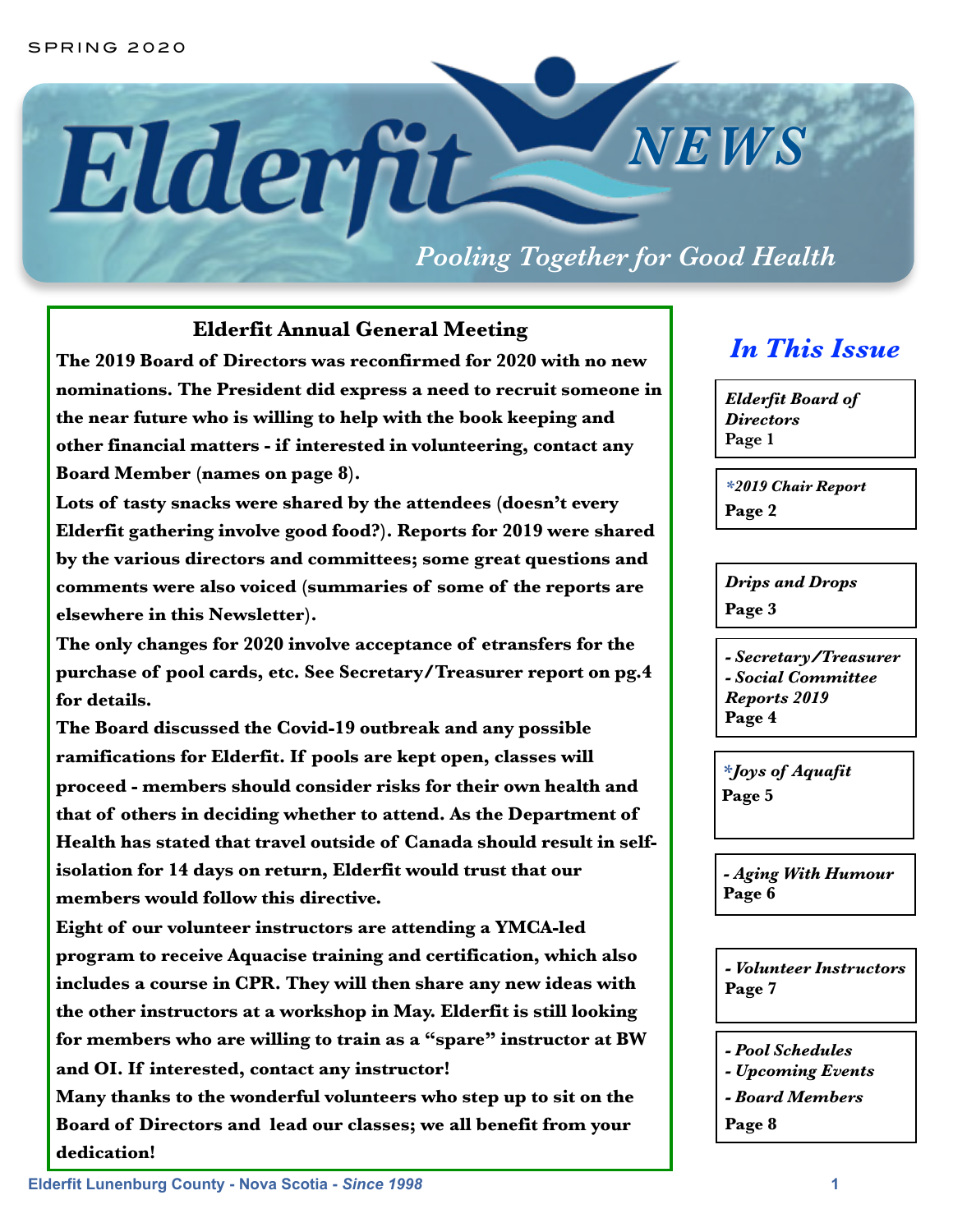### **CHAIR REPORT FOR 2019**

**2019 was a year of ups and downs as we said a final goodbye to one of our longtime Elderfit instructors, Susan McDormand and wished a happy retirement to two others, Shirley Creaser and Ellie Burt.** 

**Our wonderful Board continued on with their great work. You'll be hearing about this in their reports coming up but here's a quick recap.** 

**We were able to obtain an operating grant from MODL. We've had good attendance at all our pools and and because of Susan asking for donations in her memory, we are in very good shape financially.** 

**We had three lovely events organized by our Social Committee over the course of the year which many of you attended. We continue to be a presence in many health professional's offices, local papers and online because of our Outreach committee. We've also attended several health and wellness fairs. Our instructors continue to improve their capabilities. We would be nowhere without them.** 

**Thanks to all of you who filled out the survey at the Christmas luncheon. We received a LOT of positive feedback and, for those things we have control over, we will try to improve upon them. Sorry to say, change room size and temperature and water temperature are out of our control though I wish they weren't! And we sincerely hope that Oak Island is back in operation soon. We continue to try to get voice amplification for the LCLC but it's proving to be a challenge, to say the least!** 

**2020 presents to us a unique opportunity for our instructors to partner with the Y. We have been given the opportunity to obtain certification in the Y Aquacize program. The first segment was in February with the other three portions in March. This will give our instructors even more tools to make them the best they can be.** 

**My sincere thanks to the Board and the Instructors for their continued dedication to this wonderful organization and to our members for making us such a unique and wonderful group!** 

**Sue Rushton**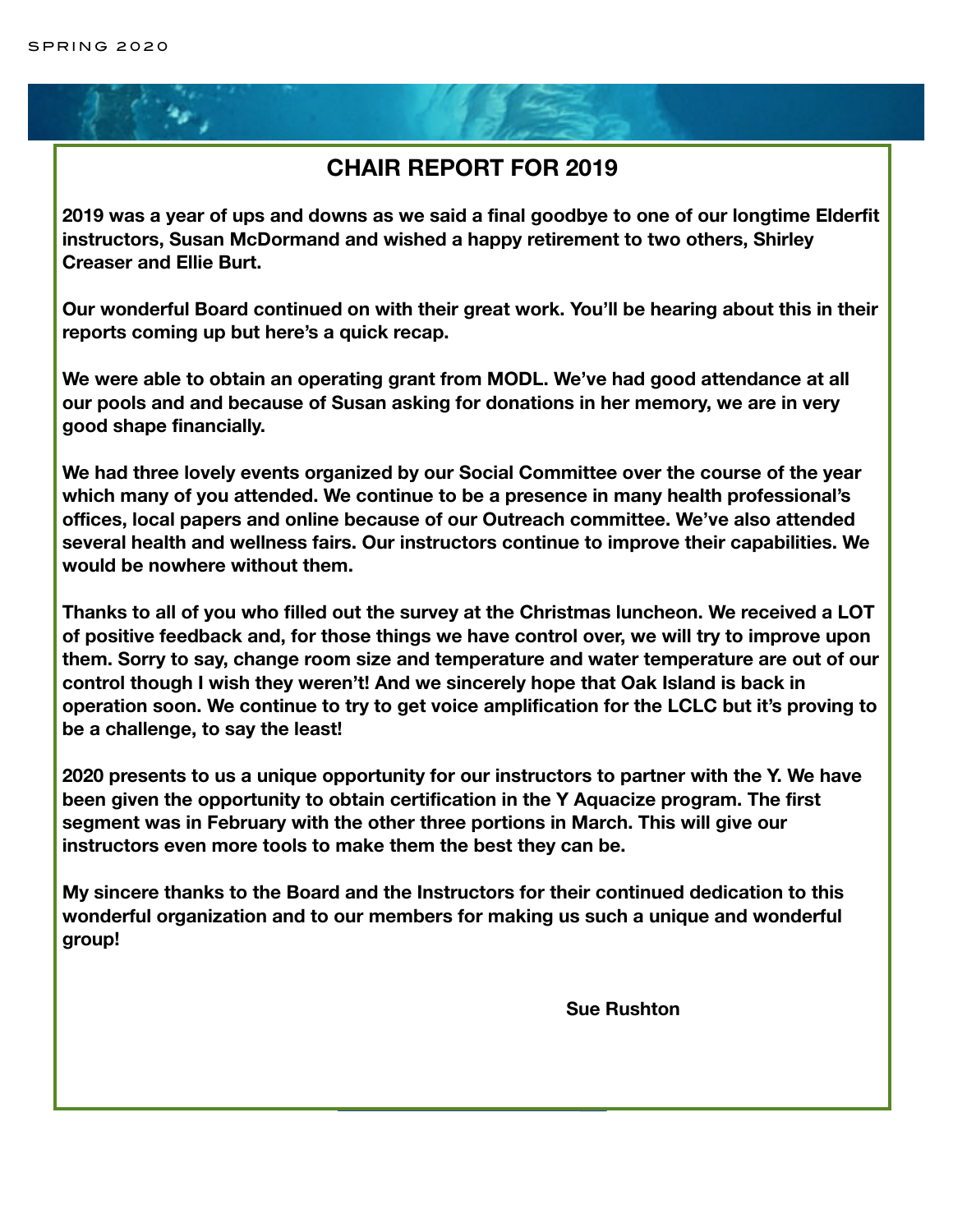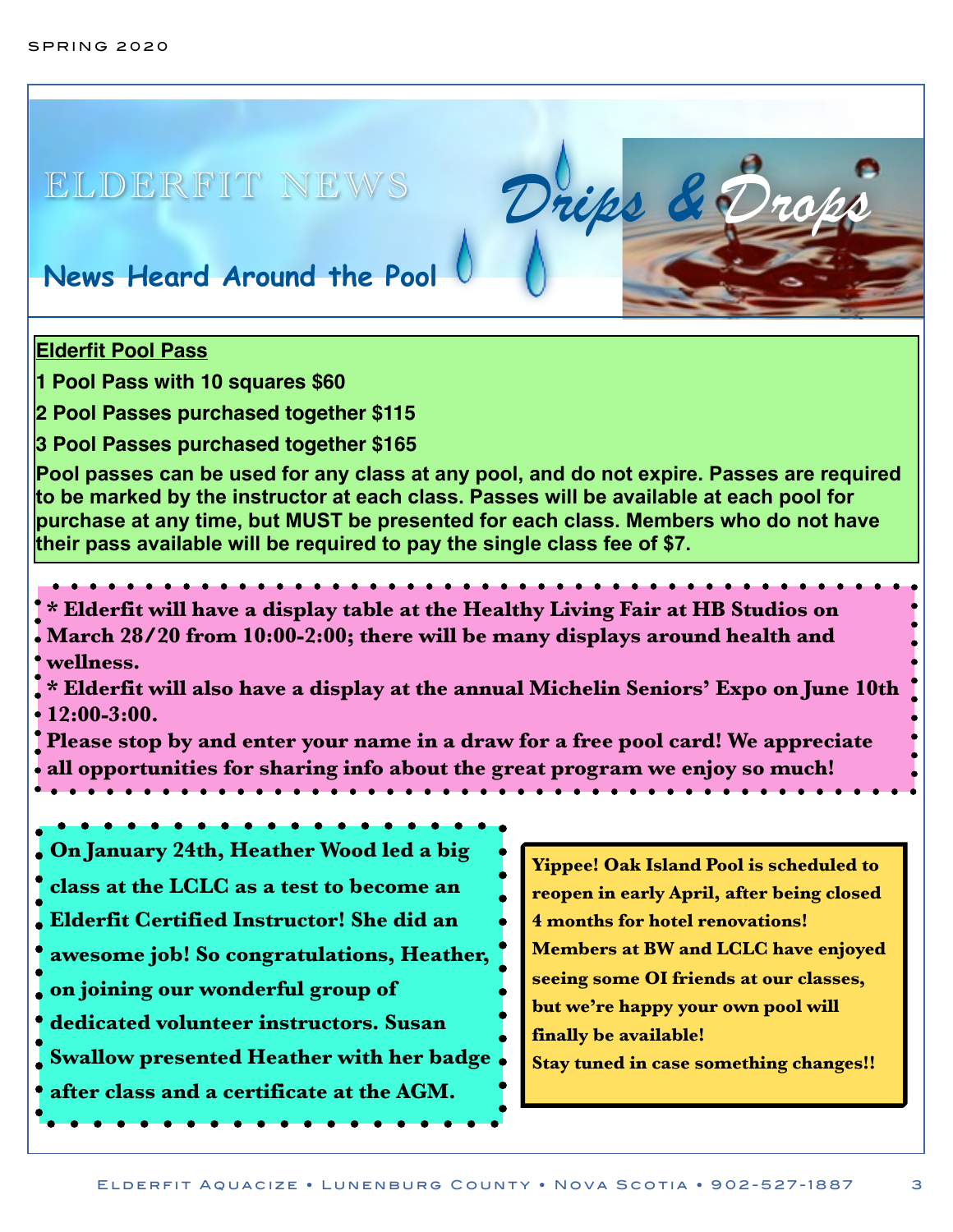# ELDERFIT NEWS

**Secretary/Treasurer's Report Summary for 2019: Members at each pool: BW: 25, LCLC: 102, OI: 50. Total: 177 In 2019, 40 new members; over half joined because of a friend! Donations to Elderfit : \$1647.25 New Horizons Grant for new computer and software: \$1641.00 MODL operating grant: \$2500.00 HST/GST rebate (50%) \$1576.01 Elderfit is in sound financial shape currently with good attendance at classes and revenue exceeding expenses! Any Elderfit member can ask for access to the financial books with advance notice. As a Registered Society, Elderfit Lunenburg meets all regulations required by Canada Revenue and NS Joint Stocks. \* Elderfit can now accept etransfers of money for pool cards, donations and gifts. Email your money to [elderfitlunenburg@gmail.com](mailto:elderfitlunenburg@gmail.com) at least one day ahead of the class you need the card for (instructors at each pool will be emailed the details) and Nancy will email an acknowledgement of payment to the senders. We are using auto deposit, so no security question will be asked. If there is an issue with this, just tell the instructor how you paid and email Nancy with any concerns - this is a new process so please bear with us as we work through the process!**

#### **Social Committee Report for 2019:**

**In 2019, three social events were organized. The spring luncheon in June was held at Osprey Ridge Golf Club, 51 in attendance. A summer picnic at Graves Island Park was attended by approximately 35 members, with no expenses or income involved. The 67 people who attended the Christmas Party at the Lunenburg Fire Hall really enjoyed the musical presentation by the South Shore Ukulele Players.** 

**The spring and Christmas luncheons each resulted in a small balance, and the 50/50 draws and charitable donation to the VON were well supported. We were able to keep the meal cost at \$20 per person, which was no small feat given rising food costs.** 

**Respectfully submitted, Lynne Barkhouse, Rosalie Studley and Eileen Ross**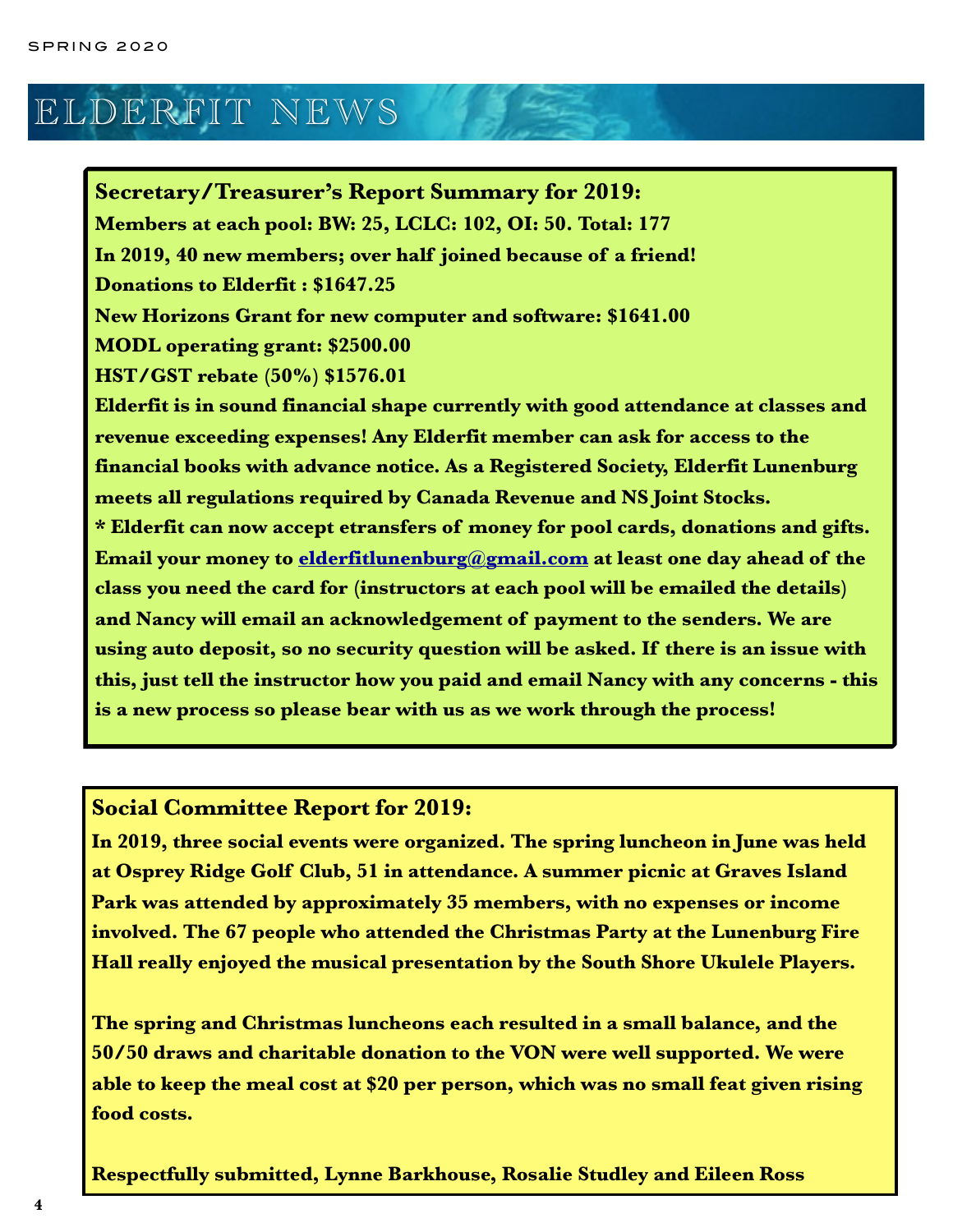#### **The Long Lasting Joys of Aquafit Culture** *(summarized from Judith Timson, Toronto Star)*

**When the going gets tough, the tough go to aquafit. That was my thought bubble on a recent Saturday morning after a ridiculously stressful week.** 

**I was in the deep end, metaphorically but also literally - in my fitness club pool, when under the shrewd yet nonjudgmental eye of our instructor, energetically doing my best version of cross-country skiing interspersed with jumping jacks and a couple of leapfrogs. "Are you feeling it yet?" She yelled.** 

**What I was feeling was deliriously happy and grateful to be in my aquafit class - surrounded by 20 women of all ages and stages, and even a few men. Many of the women are just like me; let's call us "seasoned".** 

**It's almost too easy to poke fun at the territorial intensity of some women of a certain age - a few of them, dripping wet, used to treat me as if I were Putin annexing Crimea as they tersely pointed out that I was in their space. Oh yeah, does it have your name on it? I have been immature enough to think, if not say, as I paddled off. According to one of my fellow aquafitters, low-level conflict can actually power your workout. And, truth be told, I'm a bit of a waterwanderer.** 

**More notable are the kindness, community spirit and bravery of my classmates of various shapes and sizes as we wriggle into bathing suits for 45 minutes to an hour of sustained aerobic exercise.** 

**My instructor - excellent at setting the pace and at paying attention to each of us - maintains that aquafit is one of the best activities for all levels of fitness: "easy on the joints, as you get a full-body workout without even having to know how to swim."** 

**It's not lightweight at all - you can attach wrist or foot weights and go as hard as you want. When I've glanced around, I've been awed by the stamina of some of the participants. Classmates have included a stroke survivor who measures her steps just getting to the edge of the pool; a woman who spends her days caring for a husband with a fatal disease; people who have poignantly decided that despite having serious weight issues, they will join a class and get fit. We all have our own challenges. Mine include highly vulnerable ankles that could never take this kind of exercise on land.** 

**The water, and its glorious buoyancy, makes all of us athletes.** 

**The good news about Aquafit is that it's democratic and devoid of vanity. We care not if your body is not "beach ready", as those women's magazines terrifyingly put it as summer looms, so there's no perfect-bathing-suit emotional surtax (I've always maintained that anyone who wants to sell bathing suits to women should be an accredited therapist). I splurge on special aquavit outfits, but others wear old suits until they lose the battle to chlorine.** 

**Aquafit is focused on our bodies getting stronger. And because there is a clear link between aerobic exercise and improving mental health - from mood disorders to memory loss - aquafit helps you as you age (occasionally my phone auto-corrects it to "aquavit", and I may one day need those memory-boosting benefits to distinguish between the two!)** 

**My very close friend got me going to this particular class because she knew I would love it. She began aquafit a few years ago, after surgery for a non-malignant tumour. It not only got her moving again and ramped up her heart rate, it even lessened her chronic head pain. She describes the joy many of us feel during, and especially after, class as the result of being "invigorated, energized and relaxed".** 

**Some of the women in the pool have had big careers: professor, doctor, brain researcher, head of a tech company. Some have never worked outside of the home. And some have lived lives so fascinating that I'll tread water to find out more about them.** 

**It made me realize that in determinedly going to aquafit, no matter how young we are, we're all playing the long game!** 

*Thanks to Susan Swallow, who presented me with pages torn out of a Readers' Digest and containing this story! As I typed it, I could picture many of our Elderfit members who fit some of these descriptions! Does it make you think of some friends at the pool?* 

*If you have a subject, story, or testimonial for Elderfit you think our members would enjoy, please email Nancy at [nmacd3@icloud.com](mailto:nmacd3@icloud.com). It's not always easy finding new information that we haven't already covered and that would interest our membership!*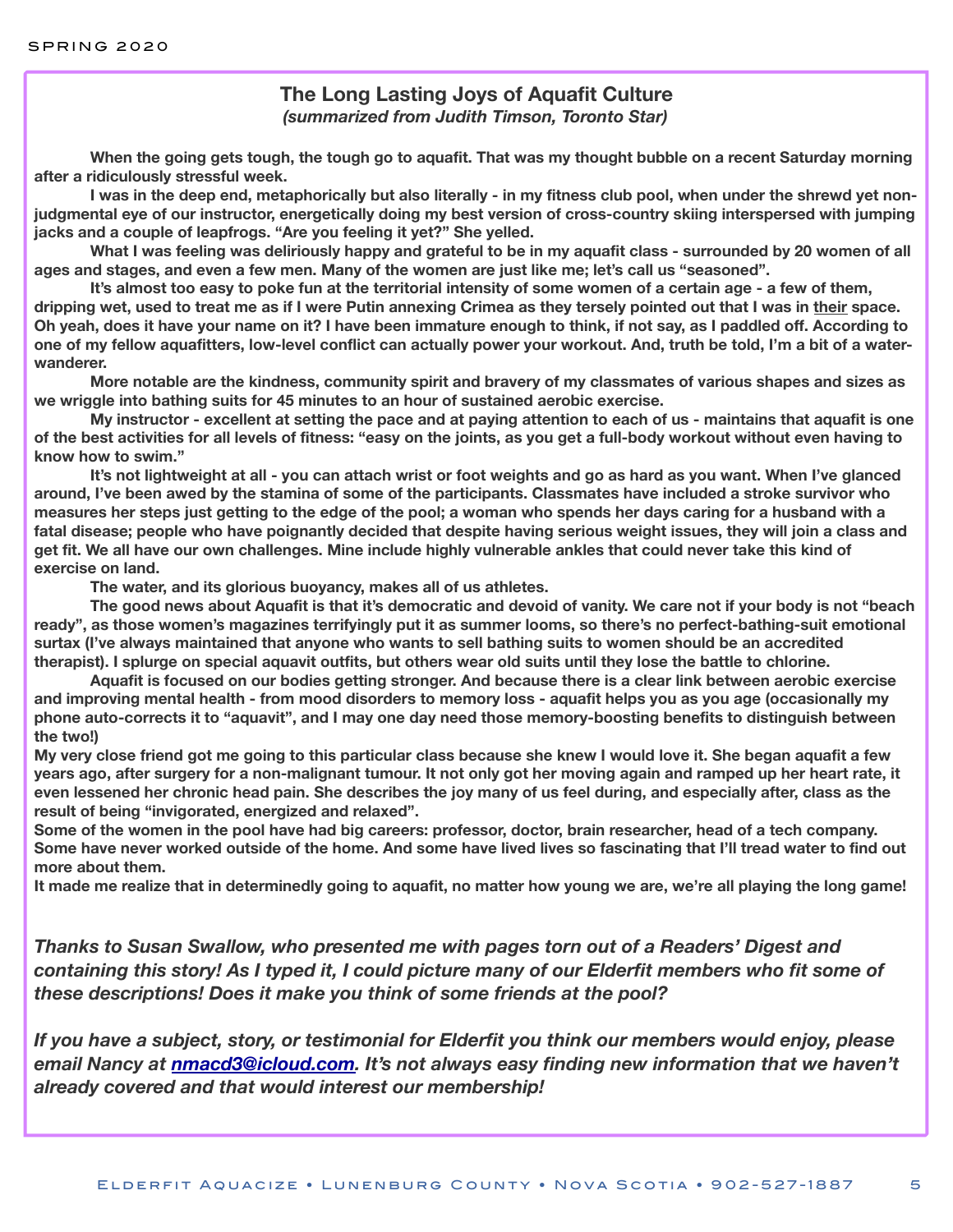## **Aging with Humor** (from **[atimetolaugh.org](http://atimetolaugh.org)**)

An elderly woman decided to prepare her will and told her preacher she had two final requests. First, she wanted to be cremated, and second, she wanted her ashes scattered over Walmart. "Walmart?" the preacher exclaimed, "Why Walmart?" Then I'll be sure my daughters visit me twice a week."

My memory's not as sharp as it used to be. Also, my memory's not as sharp as it used to be.

Know how to prevent sagging? Just eat till the wrinkles fill out.

I've sure gotten old! I've had two bypass surgeries, a hip replacement, new knees, fought prostate cancer and diabetes. I'm half blind, can't hear anything quieter than a jet engine, take 40 different medications that make me dizzy, winded, and subject to blackouts. Have bouts with dementia. Have poor circulation; hardly feel my hands and feet anymore. Can't remember if I'm 85 or 92. Have lost all my friends. But, thank God, I still have my driver's license.

I feel like my body has gotten totally out of shape, so I got my doctor's permission to join a fitness club and start exercising. I decided to take an aerobics class for seniors. I bent, twisted, gyrated, jumped up and down, and perspired for an hour. But, by the time I got my leotards on, the class was over.

It's scary when you start making the same noises as your coffee maker.

These days about half the stuff in my shopping cart says, "For fast relief."

Remember: You don't stop laughing because you grow old, You grow old because you stop laughing.

*Elderfit members love to laugh together - it's really what gets us to the pool, even on those mornings when we don't really feel like going! Sometimes we even cry or complain together; but that is what brings a family together and makes them strong - we are there for each other!*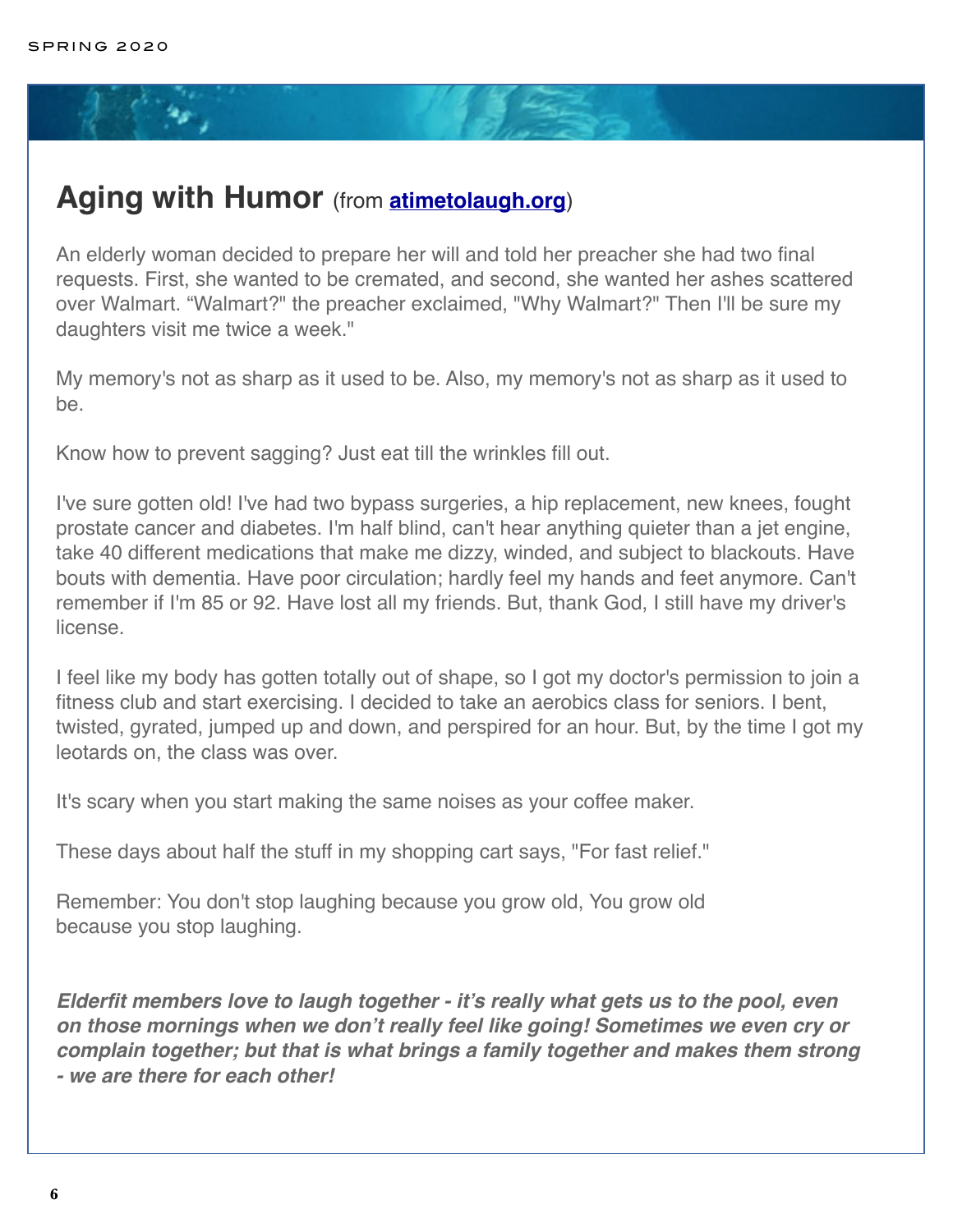All Elderfit members are encouraged to offer suggestions and/or ask questions from the 10 members on the Elderfit Board of Directors. The Directors do their best to represent the interests of all of us, and appreciate any and all input! They work hard to ensure that Elderfit is a program we can all enjoy and be proud of! For a list of their names, see the bottom of Page 8. You can address questions or comments to the Elderfit email address (elderfitlunenburg@gmail.com), and it will be passed on to the Directors at their regular bimonthly meetings.

## **Our Instructors**

*The Committee that coordinates Elderfit Instructors (Susan Swallow, Lynne McDormand, Brenda Fancey) works along with these Elderfit Certified and dedicated volunteer instructors who, together, lead the classes that Elderfit offers. The instructors attend semiannual workshops to remain current in techniques and to improve the quality of their instructions. Anyone wishing to become an Elderfit Certified Instructor is invited to contact the committee members through elderfitlunenburg@gmail.com or talk to the committee member or instructor at the pool!*

#### **Elderfit Certified Instructors**

| Lynne McDormand      | <b>Wendy McKinnon</b> |
|----------------------|-----------------------|
| Sylvia Brown         | Sue Rushton           |
| Susan Swallow        | Ella Rafuse           |
| <b>Brenda Fancey</b> | <b>Barb Proux</b>     |
| Liz Hubley           | <b>Cheryl Murray</b>  |
| Maggi Ansell         | <b>Heather Wood</b>   |

#### **Best Western Hotel, Bridgewater**

**Hwy.10, at Exit 12 off Hwy 103 Tuesdays and Thursdays Classes begin at 9:30 am** 

#### **Oak Island Resort and Conference Centre**

**36 Treasure Drive, Western Shore Mondays, Wednesdays and Fridays Classes begin at 10:30am** 

# **OAK**<sup>t</sup>ISLAND

#### **Lunenburg County Lifestyle Centre, Bridgewater**

**135 North Park Street All weekdays Classes begin at 10:00am** 

**Elderfit 902 527-1887 PO Box 22014 RPO Bridgewater Mall Bridgewater, NS B4V 3W6**   $\theta$  **elderfitlunenburg@gmail.com** 



NOVA SCOTIA



Recreativ